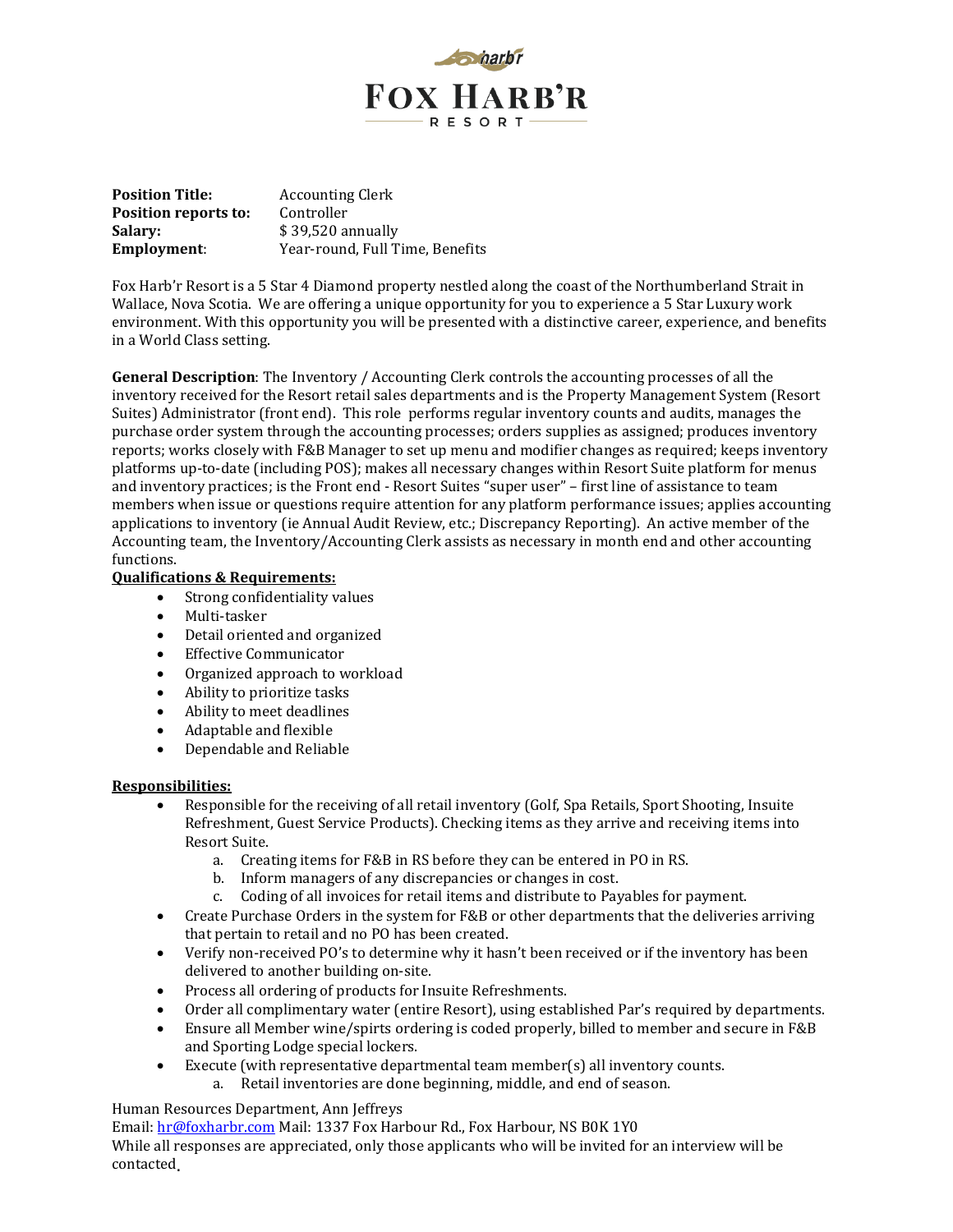

- b. Golf Inventory counted with Golf Pro.
- c. Spa inventory counted without departmental representative.
- d. FB inventory (NA Bev, Beer, Spirits, Wine, Sundries) is counted monthly.
- Enter all Inventory counts and variance reports for all management.
- Execute required recounts and recount entries.
- Create labels for all retail inventory
	- a. item ID #, Item Name and selling price to match RS description and pricing for every department.
	- b. Updating labeling program with all new items and pricing as item(s) received.
- Programming for Resort Suites
	- a. Setup each new menu item(s) needed (work with F&B Manager and Executive Chef & Dir. F&B).
	- b. Ensure all items have the correct charge code so that revenue for any sales lands in the correct GL for every department.
	- c. Each item needs the correct category and selling price.
	- d. All F&B items need to be created in two modules. F&B and Catering.
	- e. Most food items need to be setup to print to one of the kitchen printers.
	- f. Create modifiers and add to proper menu (temp, sides, choices, etc…)
	- g. Front end updating as necessary.
- Create drinks for F&B and set up in Point of Sale (POS).
	- a. Drinks need a recipe (update recipes as required) which pulls from the actual bottle created in RS and received into RS.
	- b. Calculate the percentage used from the whole bottle.
	- c. Each drink items need to be setup to print to the proper bar printer.
	- d. Ensure all items have the proper charge code attached.
- Make sure all menu changes for each department are updated in Resort Suites
- Pass along any menu changes President's office for EA website updating.
- Creation new food items with costs (update as required) in Optimum Control.
- Create new vendors for all departments in RS (as requested) provide them with a process to ensure that all pertinent information is provided.
- Calculate costs for Sales & Promo Catering Functions for month end adjustments to expenses
- Enter all adjustments of inventory for all departments daily via Transfers.
	- a. All transfers are then coded to the proper GL and with costs to be entered as a journal entry into Sage by Sr. Accounting Clerk.
- Code all Food invoices that are direct payment from our bank.
	- a. Break down to separate food from suppliers when the bank entry is created for this payment.
	- b. Create PO and receive any Sundries or non applicable Bev inventory that may arrive with these orders.
- Collect the Food & Beverage invoices from the kitchen to code for Accounts Payable.
- Collect receipts from staff that picked up and paid for inventory items.
	- a. Ensure items are properly received and staff member are reimbursed by coding and giving invoices to Accounts Payable.
	- b. Verify if any receiving or purchase is in the count but not in the GL or vice versa.
	- c. Create Coversheet and enter journal entry.
- Lead the Audit review investigation twice yearly (re Inventory).
	- a. Pull all backup for inventory related audit requests.
	- b. Gather costs of Sales audit requests.
	- c. Accompany Auditor for sample item counts throughout the Resort.

Human Resources Department, Ann Jeffreys

Email: hr@foxharbr.com Mail: 1337 Fox Harbour Rd., Fox Harbour, NS B0K 1Y0

While all responses are appreciated, only those applicants who will be invited for an interview will be contacted.